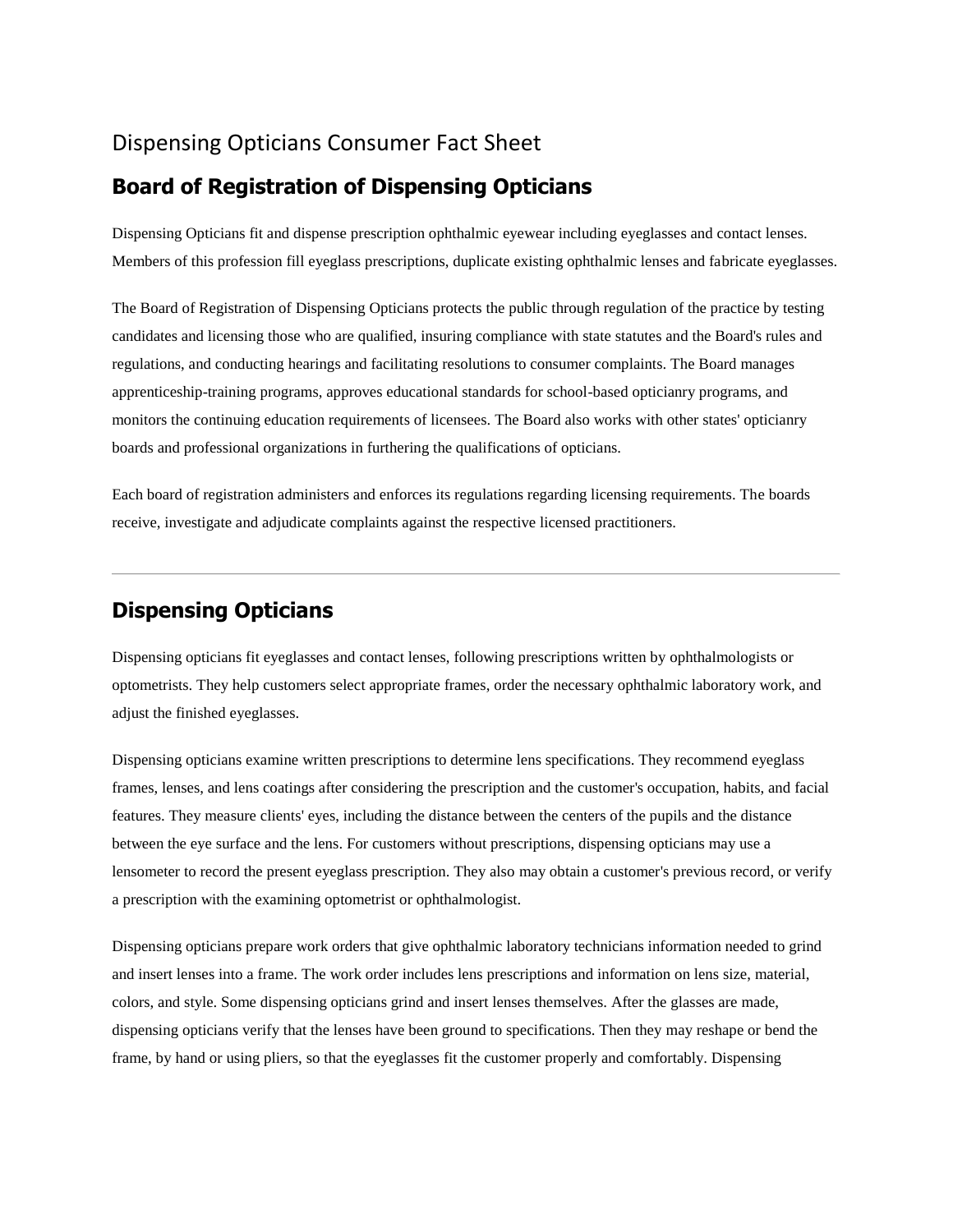opticians also fix, adjust, and refit broken frames. They instruct clients about adapting to, wearing, or caring for eyeglasses.

Some dispensing opticians specialize in fitting contacts, artificial eyes, or cosmetic shells to cover blemished eyes. To fit contact lenses, they measure eye shape and size, select the type of contact lens material, and prepare work orders specifying the prescription and lens size. Fitting contact lenses requires considerable skill, care, and patience. Dispensing opticians observe customers' eyes, corneas, lids, and contact lenses with special instruments and microscopes. During several visits, opticians show customers how to insert, remove, and care for their contacts, and ensure the fit is correct.

Dispensing opticians keep records on customer prescriptions, work orders, and payments; track inventory and sales; and perform other administrative duties.

## **Lens Designs**

### **Single vision lenses:**

Single vision lenses function as all-purpose glasses for persons who have normal accommodation. Persons who normally wear bifocals or trifocals can use single vision for distance or near lenses. Single vision lenses can also function as occupational glasses for certain types of work. Single vision lenses are available in all lens materials.

### **Aspheric lenses:**

These lenses provide special visual and cosmetic benefits for stronger corrections and increase edge to edge clarity. Flatter than conventional lenses, aspherics eliminate the "bulgy" appearance of strong plus lenses and greatly enhance the appearance of finished eyewear. Persons with strong nearsighted corrections also benefit from thinner, lighter weight glasses when their lenses are aspheric. Because aspheric lenses are positioned closer to the face, there is less eye magnification with farsighted corrections and less of the "small eyes" look with nearsighted corrections. Aspheric lenses are often made of high index materials for the ultimate in thin lenses.

### **Flat-top bifocals:**

This bifocal format is available with the bifocal portion made in a variety of widths to help with various close-up occupations. Flat-top bifocals are made in every type of lens material.

### **Franklin Style Bifocals:**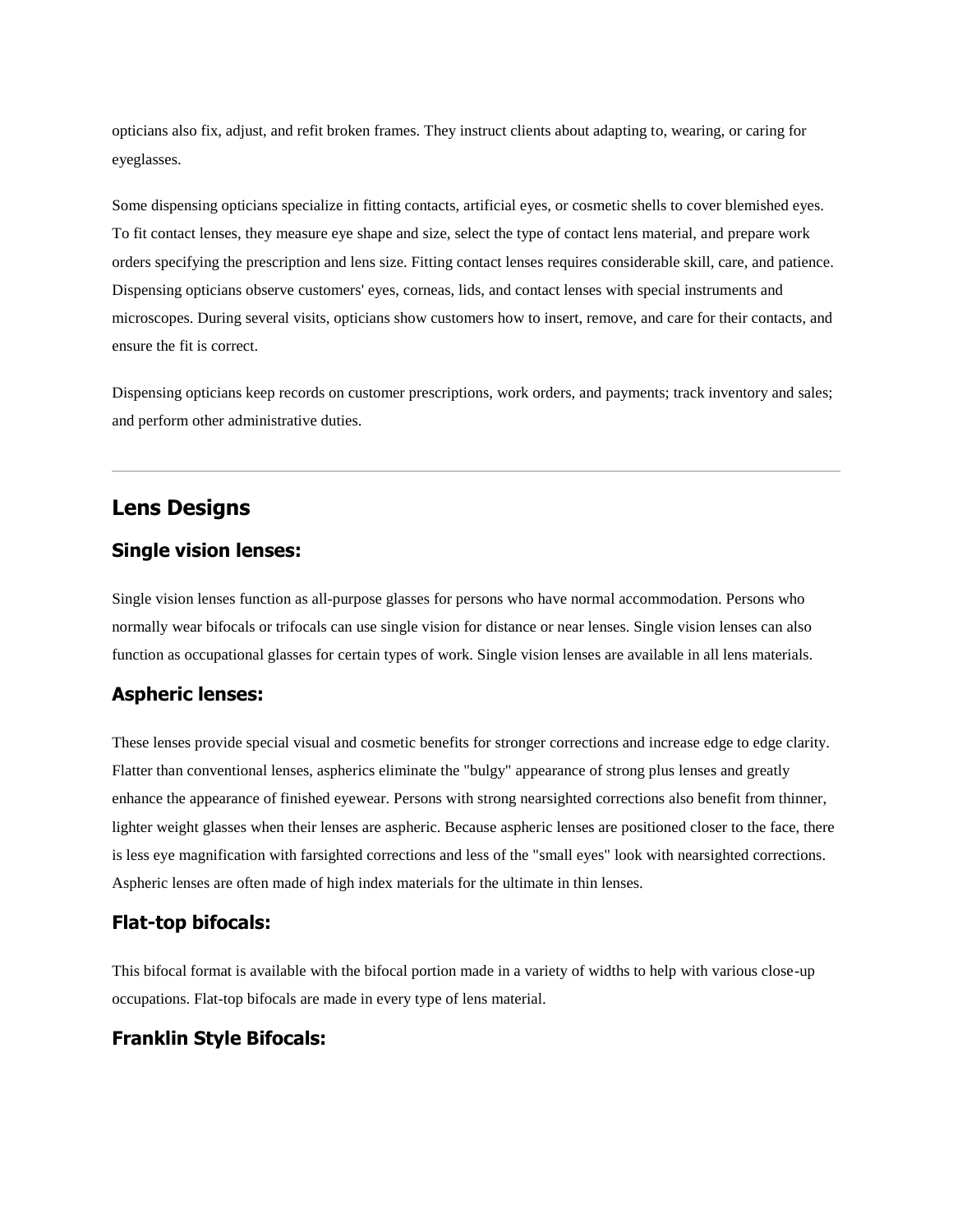Sometimes used for those who need a wide field of vision for near work (accountants, for example), Franklin style bifocals have a distinctive appearance and are thicker because of their design. They are generally only available in glass, hard resin and photochromic glass. They are being replaced by wide flat-top bifocals.

### **Trifocals:**

Trifocals come in a variety of designs. Flat-top trifocals are the most widely used form. The added segment provides clear vision at arm's length distance, the area that is usually blurred for bifocal wearers. Trifocals are available in all lens materials.

### **Progressives (no line bifocals):**

This is currently the most popular bifocal. These lenses provide all the benefits of bifocals but add the feature of continuous clear vision at all distances, including mid-range distance (arm's length). Progressives have the cosmetic advantage of appearing to be single vision lenses so they never reveal that the wearer is using bifocals. Progressives are available in all lens materials and also made in aspheric form. Because of their many benefits, they are becoming the lens of choice for bifocal and trifocal wearers. Occupational Requirements Many occupations impose demanding visual requirements on those who wear bifocals or trifocals. In addition to safety concerns, be sure to discuss the wearer's job tasks so the lenses can be designed for specific requirements.

### **Sports Glasses:**

All sorts of special lens designs are available for the needs of sports enthusiasts. Polycarbonate is the material of choice for active sports. Polarized sun lenses that eliminate reflected glare are especially appropriate for drivers, fishermen, hunters and all types of outdoors activities.

### **Computer Glasses:**

There are a variety of options for those who use computers. These include special filters and anti-reflection coatings. Optional Lens Treatments Scratch Protection Coating Light weight hard resin lenses can be more easily scratched than glass lenses. Special coatings have been developed to help protect lenses from normal scratching. The modest additional cost for such scratch coating is a prudent investment.

### **UV Protection:**

It is generally accepted that the ultraviolet rays in sunlight pose potential harm to the eyes. Special treatment for hard resin lenses completely blocks hazardous UV light. Lenses like Polycarbonate and high index include built-in UV protection. Anti-reflection Coatings Special anti-reflective coatings, much like those used for fine camera lenses, are available for spectacle lenses. These coatings are particularly effective for reducing eye fatigue for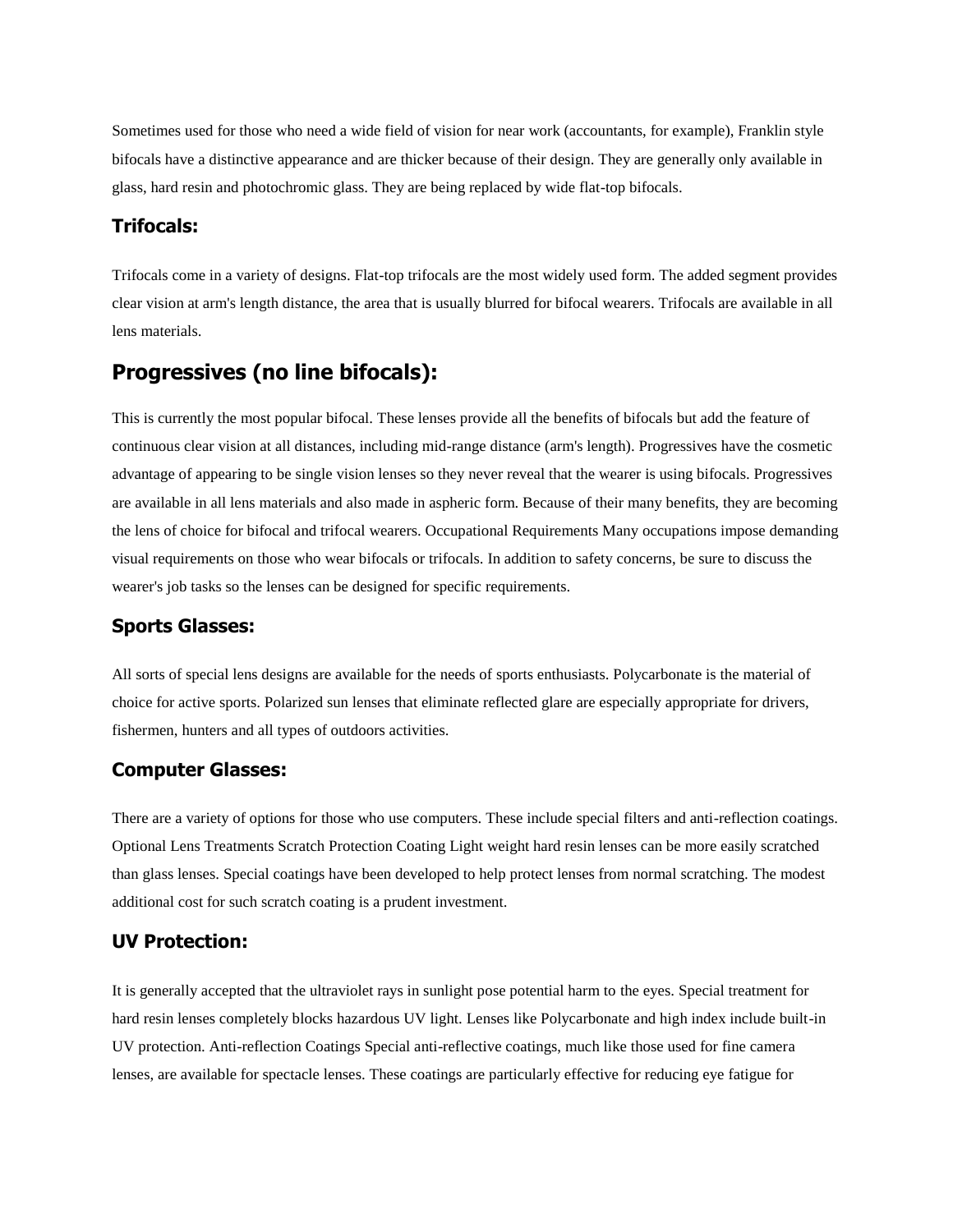computer operators and anyone driving at night. And, of course, AR lenses enhance appearance by removing all distracting reflections.

*After you have discussed the ways in which you will be using the new glasses, you can choose the exact combination to effect the "magical" result of better vision and eye protection*.

### **Selecting Glasses**

If you need prescription lenses, there are a wide variety of lens types and frames to choose from, so you can look your best as well as see your best. However, not all lens sizes, tints and materials are appropriate for all prescriptions. Eyeglasses are designed, first and foremost, to meet your individual vision needs. Discuss your activities and fashion preferences with your optometrist so that your glasses will meet your vision needs and enhance your appearance.

## **Contact Lenses**

If you need or prefer contact lenses, you can choose from daily wear soft and rigid gas-permeable, extended-wear frequent replacement, eye color enhancement lenses and standard hard lenses. Not all lenses are appropriate for all vision conditions.

Upon completion of a yearly eye exam contact lens measurements must be taken by your licensed eye care professional to ensure proper fit and comfort. Routine follow up and adherence to instructions for care and cleaning of your contacts are important to eye care health and continued successful contact lens wear.

# **Consumer Tips**

Now that you have learned a little about eyecare, we hope that you will remember how important vision is. When your children go to school ... when you pick up a newspaper or book ... when you play you favorite sport ... when you get behind the wheels of your car ... and when you work at your job. And, we hope that you will remember that comprehensive, professional optometry care is a good way to make sure that you are seeing well, being more productive and enjoying life more.

## **Filing a Complaint**